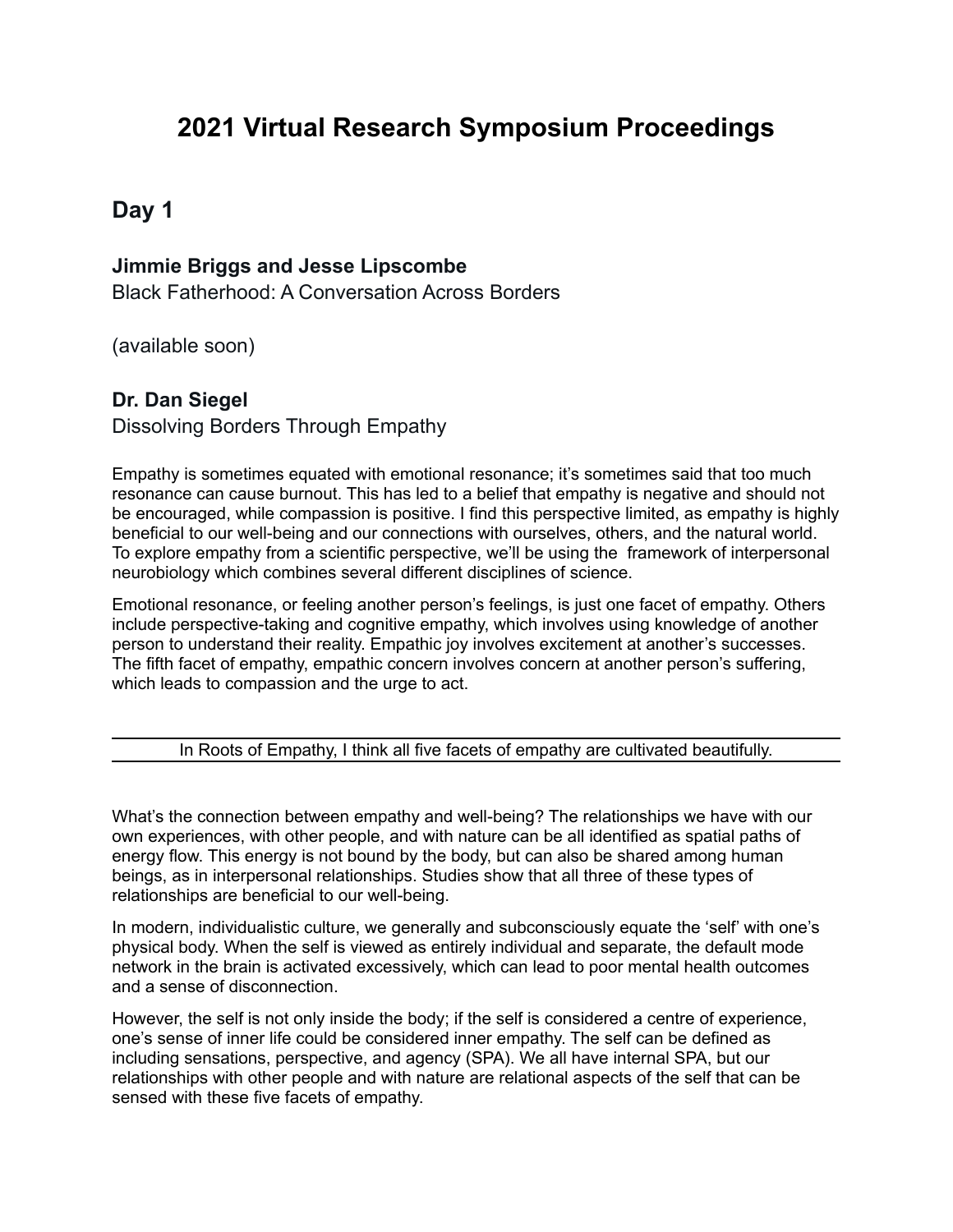For an exercise in shifting identity lens, take a look at your thumb, if you are able to do so. If not, you may use your hearing. Now, look just beyond your thumb and focus on a specific, nearby object; notice how it is no longer part of your body, but of the world. Next, continue to look past your thumb, but let that focused lens become wide and take in the whole panorama in front of you. Notice that the world itself also has a sensation, perspective, and agency to it; agency in the sense that you can act on behalf of the world, by supporting positive causes such as environmental protection and social justice.

This shift in perspective allows us to realize that we are all a part of one whole. The way I try to remember this broader identity lens is to realize that we have a close 'me', but we also have a relational 'we', which can be combined into the integrated identity of 'mwe', a broader belonging. That is how we let empathy blossom in our lives; together, 'mwe' can make this a more compassionate world for all of humanity and nature.

### **Dr. Michael Ungar**

The Empathy Question: How Does Our Experience Of Social Justice Impact Empathy?

(available soon)

### **Dr. Richard Davidson - Keynote Speaker**

How Do We Solve Our Crisis Of Well-Being?

I am a neuroscientist by training. I began my career with a simple question that is still applicable today: Why are some people more vulnerable to life's challenges than others? More recently, however, I've tried to focus more on the positive side of this question: What qualities can we develop to become more resilient?

We have an urgent need for these qualities in the world today. Rates of distractibility, loneliness, depression, and anxiety are skyrocketing. We have a crisis of well-being, and we must understand that the qualities underlying well-being can be learned. We do not have a fixed amount of kindness or empathy; rather, these skills can be nurtured through training.

This perspective is based on trends in modern science. The first of these is neuroplasticity, meaning that our brains are constantly being shaped by new experiences, often unconsciously and in ways beyond our control. However, we can still take more responsibility for our own brains by cultivating healthy mental habits. Neuroplasticity can help us understand how certain kinds of training can mold the brain and facilitate the enduring expression of empathy and compassion.

Another aspect of modern science is innate basic goodness. This means we are born with an inclination towards caring, prosocial behaviour. When studying infants, scientists have found that within the first 6 months of life, if infants are given a choice about whether to watch a cooperative, prosocial encounter or an aggressive, antisocial encounter, more than 90% of infants prefer to watch prosocial encounters. This is before learning has occurred, suggesting it is innate. Research also demonstrates that if a baby in a neonatal ICU ward begins to cry, other babies nearby are more likely to also cry. This mimicry is the early roots of empathy.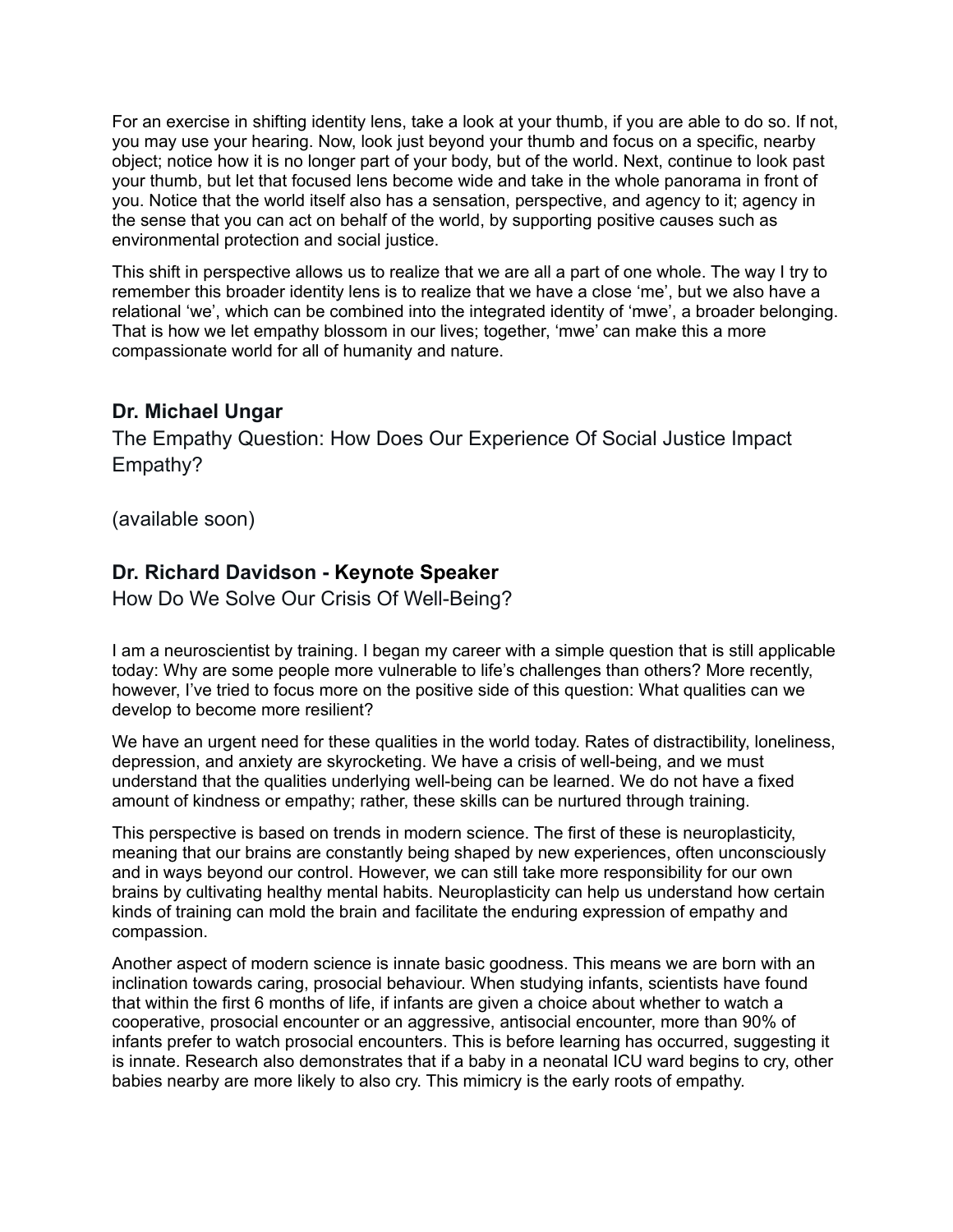Based on this contemplative and emotional neuroscience, we are starting to understand the keys to wellbeing, which are vital to empathy and compassion. In this framework, there are four key pillars of wellbeing that can be trained and cultivated.

The first is awareness, or the ability to know what our minds are doing. The second pillar is connection, which is about the qualities needed for healthy social relationships, including empathy and compassion. The third pillar is called insight. There are people who hold beliefs about the workings of their own minds that they may not be aware of, but these beliefs shape their perception of the world. Applying awareness and having insight into the beliefs that shape our minds can liberate us from the constraints of these expectations. Finally, the last pillar is purpose. Purpose is about finding our sense of direction in life and aligning our daily behaviour around it. There is evidence that a strong sense of purpose is the foremost psychological predictor of longevity in later life. These qualities make a real difference for both our physical and psychological well-being.

Now, let's return to empathy and compassion. When a person is empathizing with someone else, they take on that person's feelings. If I am a skillful empathizer, the circuits in my brain associated with pain will activate when I empathize with someone in pain. This is how we can feel the emotions of another, which is part of empathy. Science demonstrates that exercising empathy causes changes in the brain that are similar to the person that is suffering.

The brain activity associated with compassion is very different. Compassion, unlike empathy, is the inclination to help relieve another person's suffering. There are practices from the contemplative traditions of the East that are designed to cultivate empathy and compassion. These practices highlight the different brain processes associated with each.

When a person exercises compassion, the brain circuits associated with positive emotion and action activate. Compassion prepares a person to act when suffering is encountered. Empathy and compassion are therefore connected. To empathize with someone, we need to experience some of their emotions, which is precursor for compassion. Empathy can inform us about the suffering of another person, and then we can transform that information into compassion to relieve that suffering.

This knowledge can help us develop strategies to help people, particularly in the helping professions, who experience "compassion burnout", which is perhaps more aptly called "empathy burnout". If we can help people transform empathy into compassion, this could be very beneficial, since compassion activates circuits in the brain associated with positive emotions. It feels good to help someone else using compassion, so it's nourishing rather than depleting.

Each of these four pillars – awareness, connection, insight, purpose – can be strengthened through simple practice. Since we are innately prosocial, qualities associated with connection, like empathy, appreciation, and compassion, can be strengthened easily. Research shows that even a few minutes of practicing these qualities can produce a change in objective behavioural and biological measures.

We humans haven't been brushing our teeth since we first evolved, but I'm sure everyone here brushes their teeth. This isn't part of our genome, it's something we've learned to do because it's important for our health. Similarly, cultivating empathy and compassion is important for our mental hygiene, and if we spent even as short a time as we spend brushing our teeth on practicing these qualities, we believe the world would be a very different place.

Our Centre has an associated non-profit that has developed an app including these four pillars of wellbeing. You can learn more about it by going to the website tryhealthyminds.org and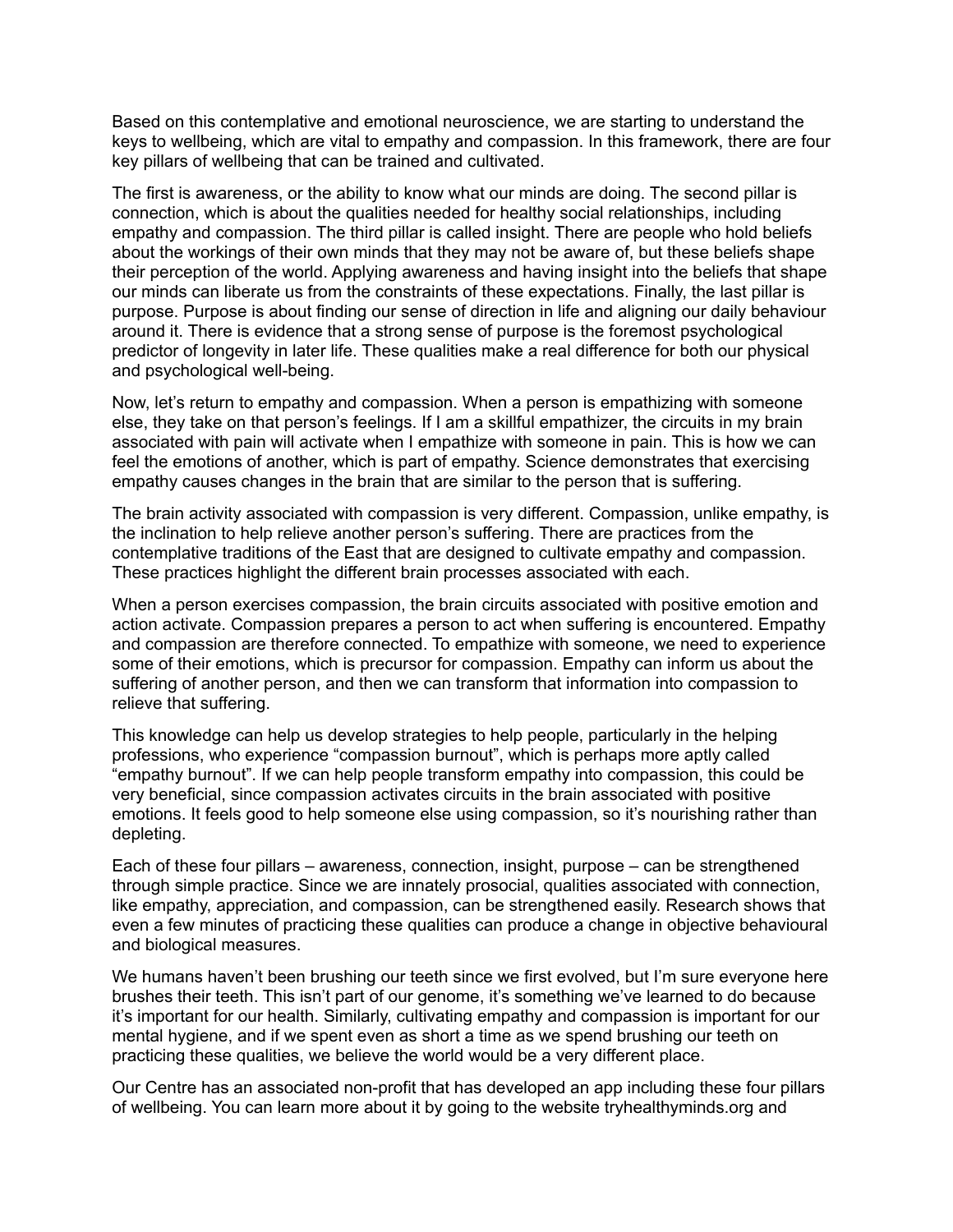downloading the free app, available worldwide. You can learn how to engage in simple practices for just a few minutes a day to nurture qualities such as empathy and compassion. We invite you to nourish your own well-being and join us on this journey.

# **Day 2**

### **Hon. Christy Clark, Tamara Vrooman, Shahrzad Rafati**

The Future Of Leadership - Three Powerful Canadian Women On What It Takes To Lead

Ms. Clark, moderating the discussion, began by asking the other panelists to share how the pandemic had affected their leadership style, and if they felt that empathy could play a role in healing from the effects of the pandemic.

Responding first, Ms. Vrooman remarked that empathy is an underrated leadership trait, just as vital as vision or leadership, and that understanding the perspectives of staff and customers and designing business processes accordingly was crucial to her leadership style, especially during the pandemic. Ms. Rafati agreed, adding that empathy is more important than ever during the pandemic and that it is a defining factor of successful team-building because it encourages a team to foster the values that bring them together.

As a female leader, it is difficult to be both tough and liked, Ms. Clark continued. She asked the panelists how they navigate that to practice empathy at work while still appearing capable.

Leadership, Ms. Vrooman began, is a two-way street; an empathetic leader must be able to see and understand the experience of the other while also being willing to share experiences and vulnerabilities. She has noticed, personally, that this behaviour leads to positive changes, and expressed the importance of redefining leadership to focus more on empathy as less of a "soft skill" and more of an "essential business competency". Ms. Rafati further pointed out that half of the women in the world do not make their own income and building an equitable business can lead to a more ethical and higher-performing organization.

Ms. Clark then asked the panelists to offer some practical advice for ensuring that employees in the workplace can trust that they will be heard by leadership, and that their commentary will impact the future of the business.

During the pandemic especially, Ms. Vrooman's organization has focused on opportunities for two-way exchange, including weekly all-staff conversations, which she felt has built positive communication. She added that transparency around progress and leadership behaviours are both very important, as is accountability. Ms. Rafati agreed, also expressing pride in her team for the supportive environment they have built. The pandemic, she continued, has illustrated the importance of leadership, with different world leaders demonstrating very different results in managing the crisis, with absences in leadership keenly felt. She expressed her belief that great leadership is key to problem-solving, and empathy is, in turn, important to strong leadership.

Drawing on past experiences, Ms. Clark commented that balancing long-term, emotional investments in others with completing urgent tasks and projects can be very challenging. She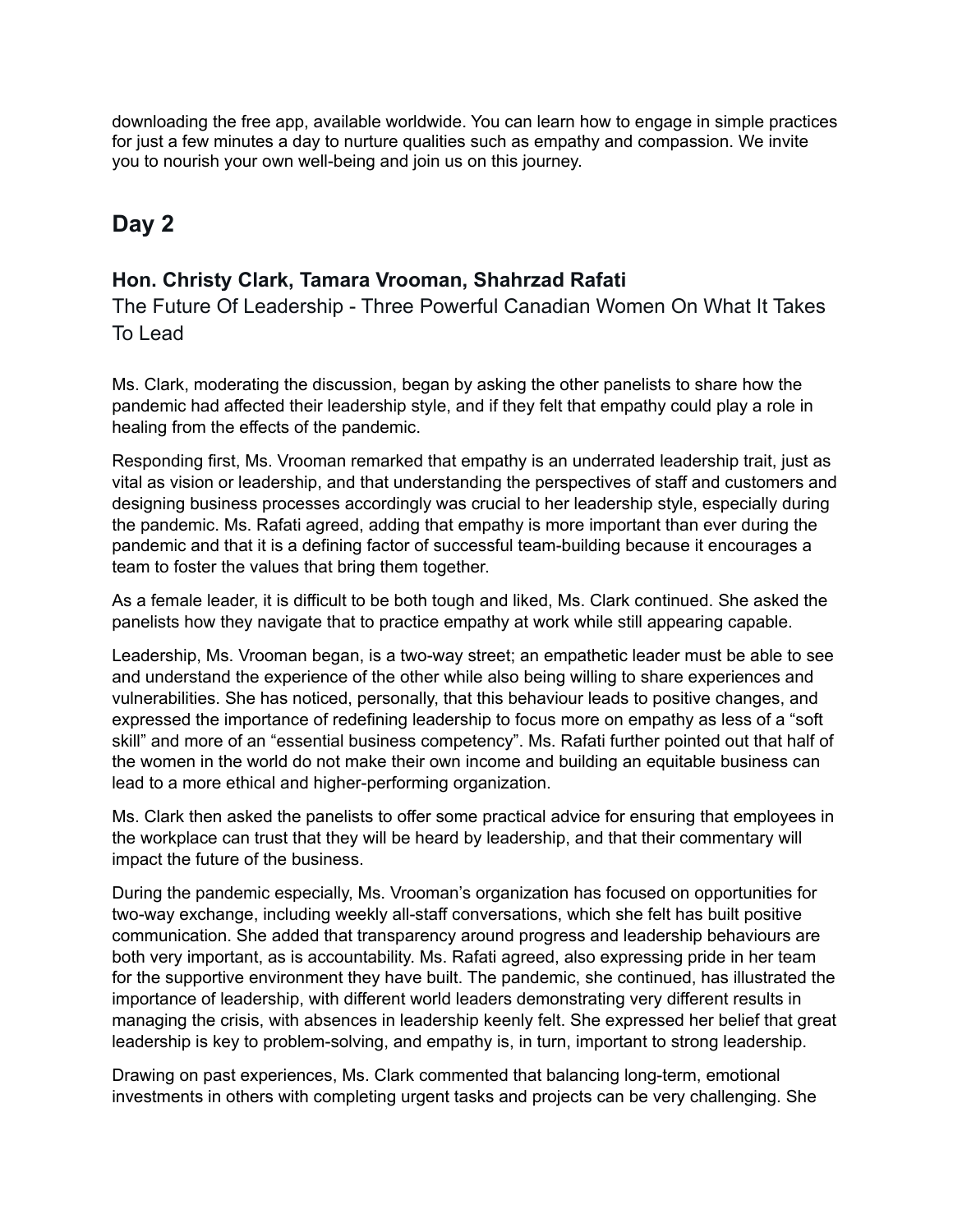asked the panellists if they felt that practicing empathy could be financially detrimental to a business, as it may distract from vital tasks.

Ms. Vrooman responded that the opposite was true: it costs an organization money to not be empathetic. Not considering the needs of your employees, customers, and communities prevents leaders from seeing risks and potential pitfalls. Innovation often stems from solving a problem from a different perspective, which can involve empathy. The two are therefore not in conflict. Ms. Rafati agreed that empathy in the workplace is highly beneficial for business. Empathy drives inclusivity, and companies that are more inclusive are higher-performing; empathy and performance therefore go hand-in-hand. Empathy builds culture, which allows leaders to better serve employees and customers, which drives innovation and positively impacts business.

### **Prof. Mary Helen Immordino-Yang - Keynote Speaker**

Solving The Frankenstein Problem: The Importance Of Empathy And Social Interaction In Brain Development

The pandemic has laid bare just how important kids' relationships and emotions are for the way they develop. The science is revealing that the empathic emotions we engage in are not just about developing one's ability to be a social person, they're also about developing the same brain platforms that are used to think about other things.

I'd like to start this talk with a painting by a colleague of mine, Margaret Lazzari, who painted this huge seascape with white squiggles in the middle. They look like waves in the water, or reflections of clouds; what they actually are is the white matter from a person's brain. A volunteer let us take pictures of their brain, and then we peeled all the little cells that do the firing off of the picture. What's left is this network of billions of tubes that are making sometimes hundreds of thousands of synaptic connections all the way down into your whole body and back up again. This is an image, to me, of the network that makes this person who she is.

This network develops based on our genetics and evolutionary history, but we're also discovering that it is strikingly dependent on how we relate to others – that we have a need for interdependence on others in order to grow our brains. The patterns of thinking and feeling young people engage in shape the kind of brain they grow. That's why it's so important to help them learn to situate themselves in social relationships and to think about how their activities impact others. A program like Roots of Empathy capitalizes on this to teach young people to think purposefully about how they want to think, feel, and behave. That is the essence of healthy development.

Look at a picture of a newborn and mother. Immediately after birth. This is the first time they've met each other while they're both awake. Think for a moment: What's going on socially, cognitively, emotionally, and culturally in this image? The answer might be different in different places.

This newborn is asking for what she needs, that magic moment when you lock eyes with an infant. Neurologically typical infants bring into this world an automatic built-in reflex that says "when you see two dark dots in this configuration, stare". So, what's it for? It's the beginnings of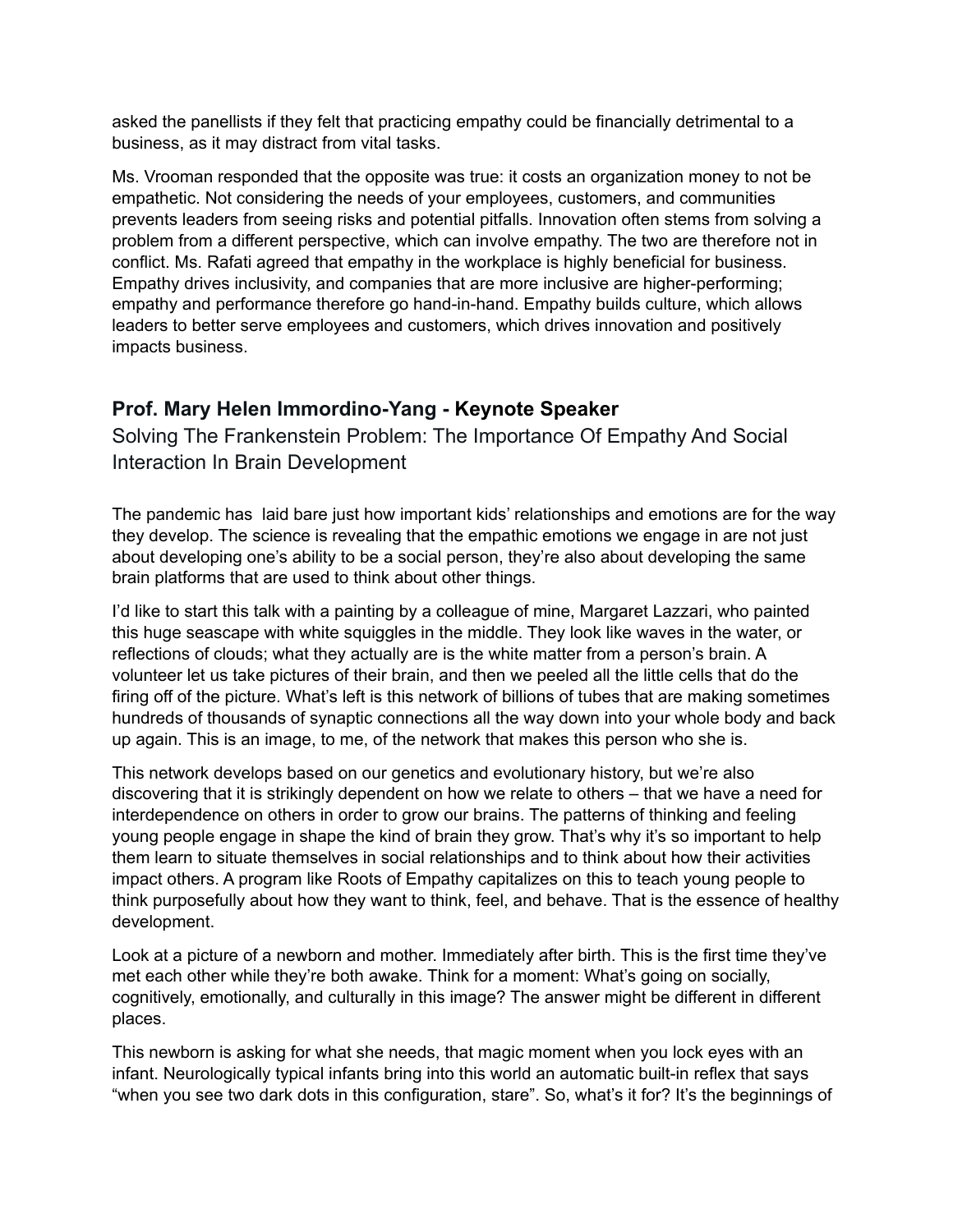a relationship with your mother. It's the beginnings of engaging in a relationship that we hope will last our entire lives.

Our development is inherently social from the get-go. The newborn's biology expects there to be a human to look at when she opens her eyes. The mother comes thinking: "I'm expecting you to show me what you need; let's build something together". That empathic resonance is the essence of human development. We need high-quality, direct interactions that become fodder for deeper cognitive and emotional meaning-making that extends across a person's lifespan and enables them to engage with themselves and others.

This is a song that my daughter wrote when she was in kindergarten for her baby brother, Theodore, who she calls 'Teddy'. She says: "Oh, Teddy. We love you more than the whole Earth size. As the Earth spins every day, we love you as much as usual but sometimes even more as you make us proud and happy that you're you."

What is this about? Is this a poem about this little girl's love for her baby brother? Or is this a poem about her budding interest in planetary science, which she's now studying in college? It's both. Our empathic emotions and our relationships are the foundation on which we build other kinds of knowledge. They are not separate.

In the brain, the emotions you feel utilize the same brain systems that keep you alive – that keep you conscious and able to breathe and keep your heart beating. No wonder they're so fundamental to our well-being.

When looking at an image of the brain where we can see what areas are active via neuron firing when people said they felt strongly about a social story there are some findings of note.

The first is the brain stem, a part of the brain that is essential for survival. This area is activated when people are thinking about social stories that feel meaningful to them. We also have something called the anterior insula, which is the same part of the brain that regulates your guts and viscera. These are the platforms in the brain on which we feel emotions and on which we steer our thinking. No wonder my daughter wrote a poem about her love for her brother and her understanding of the planet. They go together in our minds.

This is the essence of the Frankenstein title. Our ability to feel emotions and understand things is not a bunch of little mechanisms that scientists can stitch together. It's a deeply integrative co-layering of all these ways of being that are fundamentally about situating our own emotions – in the most direct, embodied way – into this thinking process.

Healthy development allows us to engage systematically with others in these fluid, co-constructed interactions in which we come together to construct our ways of thinking and understanding, in ways that allow us to be thoughtful humans who can work together throughout our lifespans.

Emotions happen automatically, but we need to learn how to *feel* our emotions, which is what a curriculum like Roots of Empathy does. It's among the most important work on the planet, generating well-being in our next generation of little citizens.

### **Dr. Andrew Meltzoff's Interview with David Bornstein**